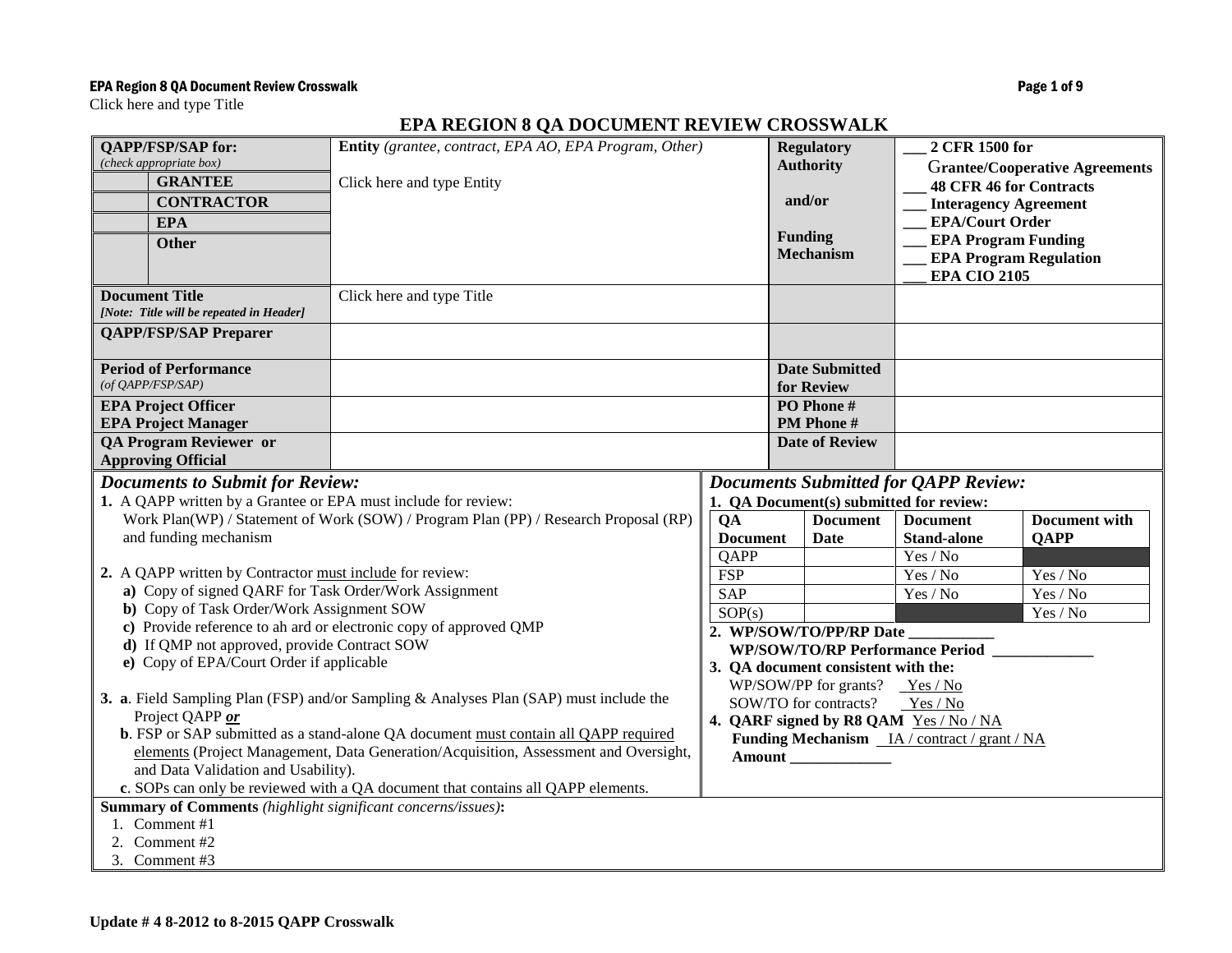## EPA Region 8 QA Document Review Crosswalk **Page 2 of 9**

| 4. The Click here and type Entity must address the comments in the Summary of Comments, as well as those identified in the Comment section(s) that<br>includes a "Response (date)" and Resolved (date)". |                         |                         |                 |  |
|----------------------------------------------------------------------------------------------------------------------------------------------------------------------------------------------------------|-------------------------|-------------------------|-----------------|--|
| <b>Element</b>                                                                                                                                                                                           | Acceptable<br>Yes/No/NA | Page/<br><b>Section</b> | <b>Comments</b> |  |
| <b>A. Project Management</b>                                                                                                                                                                             |                         |                         |                 |  |
| <b>A1. Title and Approval Sheet</b>                                                                                                                                                                      |                         |                         |                 |  |
| a. Contains project title                                                                                                                                                                                |                         |                         |                 |  |
| b. Date and revision number line (for when needed)                                                                                                                                                       |                         |                         |                 |  |
| c. Indicates organization s name                                                                                                                                                                         |                         |                         |                 |  |
| d. Date and signature line for organization s project<br>manager                                                                                                                                         |                         |                         |                 |  |
| e. Date and signature line for organization s QA<br>manager                                                                                                                                              |                         |                         |                 |  |
| f. Other date and signatures lines, as needed                                                                                                                                                            |                         |                         |                 |  |
| <b>A2. Table of Contents</b>                                                                                                                                                                             |                         |                         |                 |  |
| a. Lists QA Project Plan information sections                                                                                                                                                            |                         |                         |                 |  |
| b. Document control information indicated                                                                                                                                                                |                         |                         |                 |  |
| A3. Distribution List                                                                                                                                                                                    |                         |                         |                 |  |
| Includes all individuals who are to receive a copy of the<br>QA Project Plan and identifies their organization                                                                                           |                         |                         |                 |  |
| A4. Project/Task Organization                                                                                                                                                                            |                         |                         |                 |  |
| a. Identifies key individuals involved in all major<br>aspects of the project, including contractors                                                                                                     |                         |                         |                 |  |
| b. Discusses their responsibilities                                                                                                                                                                      |                         |                         |                 |  |
| c. Project QA Manager position indicates independence<br>from unit generating data                                                                                                                       |                         |                         |                 |  |
| d. Identifies individual responsible for maintaining the<br>official, approved QA Project Plan                                                                                                           |                         |                         |                 |  |
| e. Organizational chart shows lines of authority and<br>reporting responsibilities                                                                                                                       |                         |                         |                 |  |
| <b>A5. Problem Definition/Background</b>                                                                                                                                                                 |                         |                         |                 |  |
| a. States decision(s) to be made, actions to be taken, or<br>outcomes expected from the information to be obtained                                                                                       |                         |                         |                 |  |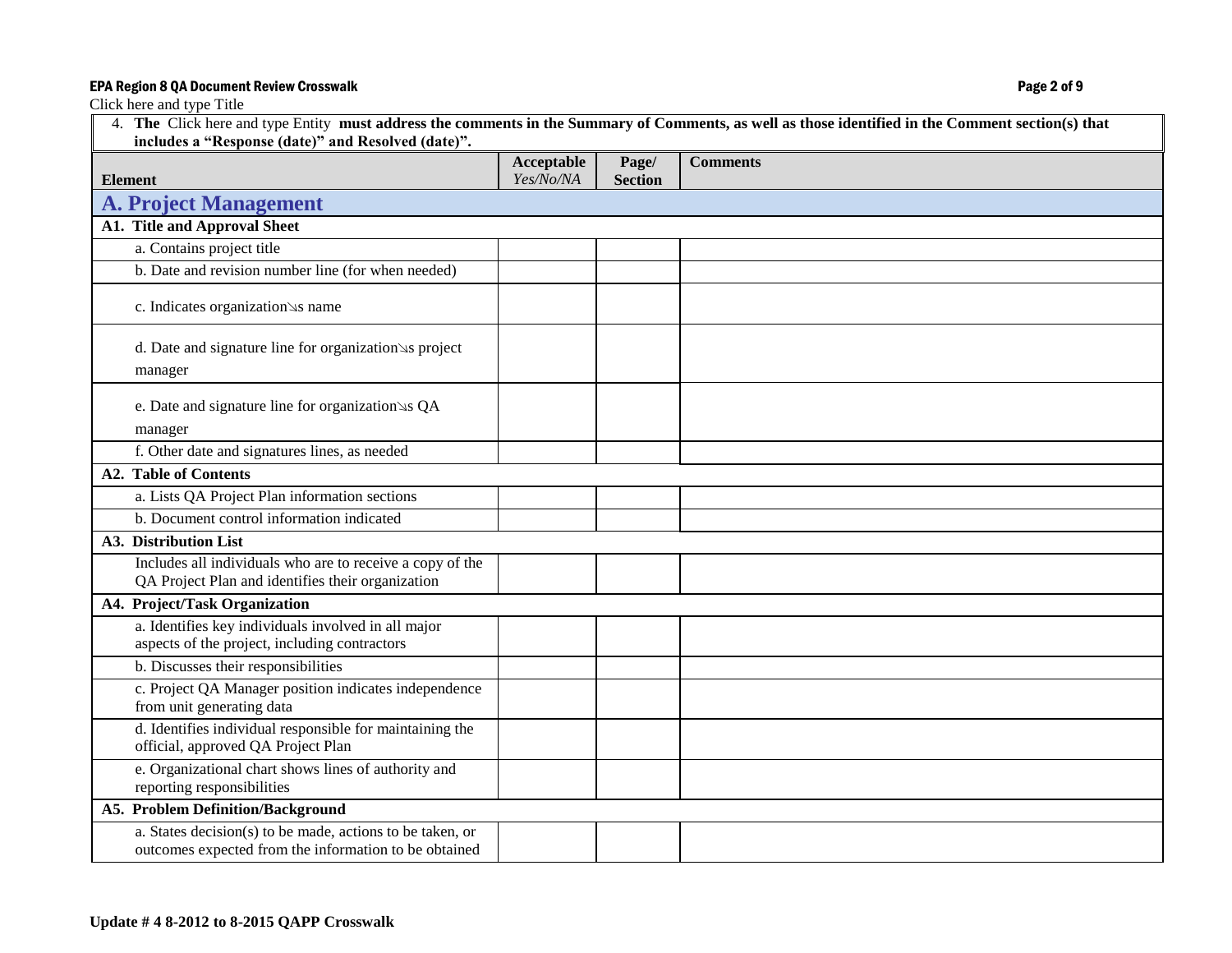| Click here and type Title                                                                                                                                                                                                                                                                                    |  |
|--------------------------------------------------------------------------------------------------------------------------------------------------------------------------------------------------------------------------------------------------------------------------------------------------------------|--|
| b. Clearly explains the reason (site background or<br>historical context) for initiating this project                                                                                                                                                                                                        |  |
| c. Identifies regulatory information, applicable criteria,<br>action limits, etc. necessary to the project                                                                                                                                                                                                   |  |
| A6. Project/Task Description                                                                                                                                                                                                                                                                                 |  |
| a. Summarizes work to be performed, for example,<br>measurements to be made, data files to be obtained, etc.,                                                                                                                                                                                                |  |
| that support the project s goals                                                                                                                                                                                                                                                                             |  |
| b. Provides work schedule indicating critical project<br>points, e.g., start and completion dates for activities such<br>as sampling, analysis, data or file reviews, and<br>assessments                                                                                                                     |  |
| c. Details geographical locations to be studied, including<br>maps where possible                                                                                                                                                                                                                            |  |
| d. Discusses resource and time constraints, if applicable                                                                                                                                                                                                                                                    |  |
| A7. Quality Objectives and Criteria                                                                                                                                                                                                                                                                          |  |
| a. Identifies<br>- performance/measurement criteria for all information<br>to be collected and acceptance criteria for information<br>obtained from previous studies,<br>- including project action limits and laboratory detection<br>limits and<br>- range of anticipated concentrations of each parameter |  |
| of interest                                                                                                                                                                                                                                                                                                  |  |
| b. Discusses precision                                                                                                                                                                                                                                                                                       |  |
| c. Addresses bias                                                                                                                                                                                                                                                                                            |  |
| d. Discusses representativeness                                                                                                                                                                                                                                                                              |  |
| e. Identifies the need for completeness                                                                                                                                                                                                                                                                      |  |
| f. Describes the need for comparability                                                                                                                                                                                                                                                                      |  |
| g. Discusses desired method sensitivity                                                                                                                                                                                                                                                                      |  |
| <b>A8. Special Training/Certifications</b>                                                                                                                                                                                                                                                                   |  |
| a. Identifies any project personnel specialized training or<br>certifications                                                                                                                                                                                                                                |  |
| b. Discusses how this training will be provided                                                                                                                                                                                                                                                              |  |
| c. Indicates personnel responsible for assuring<br>training/certifications are satisfied                                                                                                                                                                                                                     |  |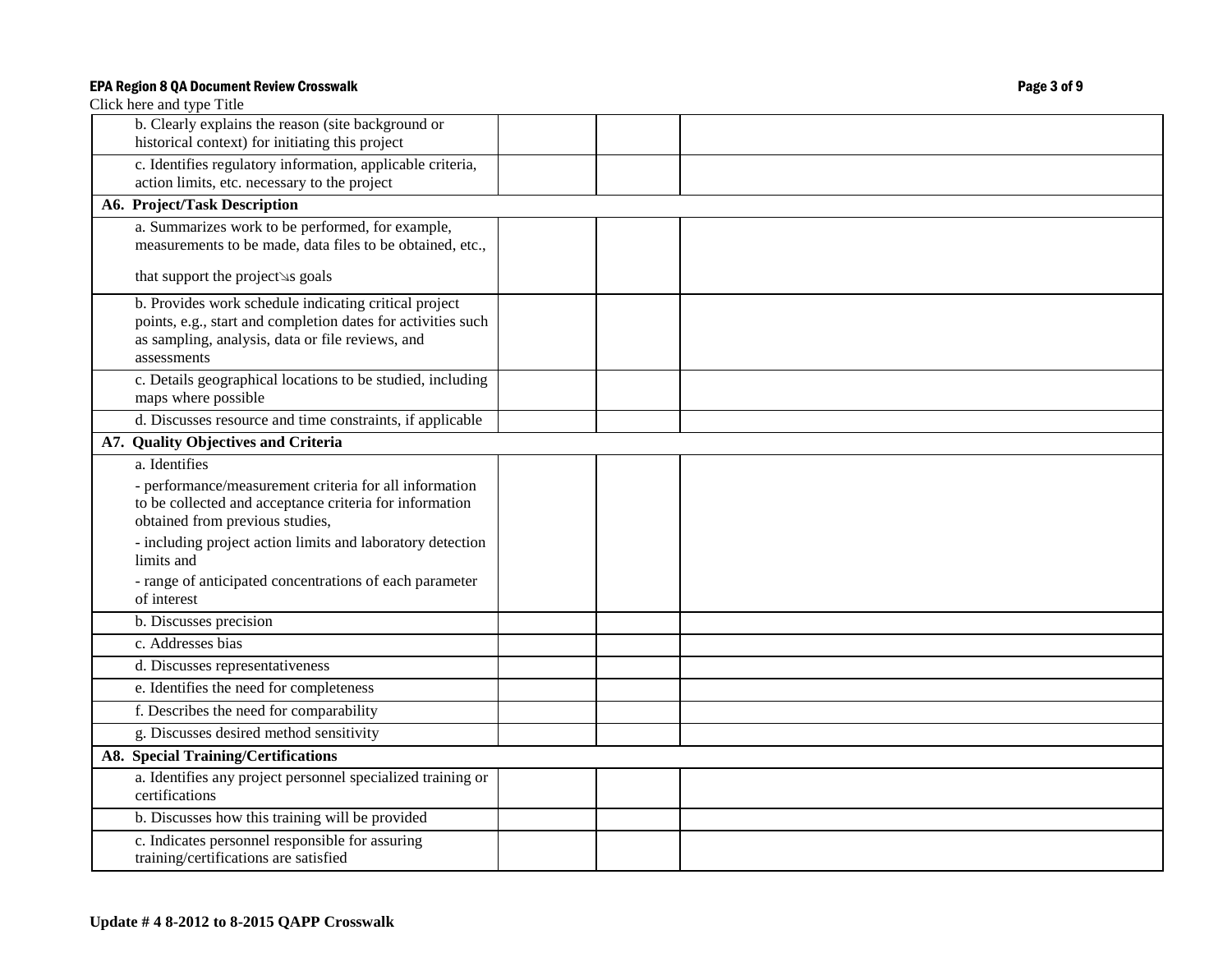| d. identifies where this information is documented                                                                                                                   |  |  |
|----------------------------------------------------------------------------------------------------------------------------------------------------------------------|--|--|
| <b>A9. Documentation and Records</b>                                                                                                                                 |  |  |
| a. Identifies report format and summarizes all data<br>report package information                                                                                    |  |  |
| b. Lists all other project documents, records, and<br>electronic files that will be produced                                                                         |  |  |
| c. Identifies where project information should be kept<br>and for how long                                                                                           |  |  |
| d. Discusses back up plans for records stored<br>electronically                                                                                                      |  |  |
| e. States how individuals identified in A3 will receive<br>the most current copy of the approved QA Project Plan,<br>identifying the individual responsible for this |  |  |
| <b>B. Data Generation/Acquisition</b>                                                                                                                                |  |  |
| <b>B1. Sampling Process Design (Experimental Design)</b>                                                                                                             |  |  |
| a. Describes and justifies design strategy, indicating size<br>of the area, volume, or time period to be represented by<br>a sample                                  |  |  |
| b. Details the type and total number of sample<br>types/matrix or test runs/trials expected and needed                                                               |  |  |
| c. Indicates where samples should be taken, how sites<br>will be identified/located                                                                                  |  |  |
| d. Discusses what to do if sampling sites become<br>inaccessible                                                                                                     |  |  |
| e. Identifies project activity schedules such as each<br>sampling event, times samples should be sent to the<br>laboratory, etc.                                     |  |  |
| f. Specifies what information is critical and what is for<br>informational purposes only                                                                             |  |  |
| g. Identifies sources of variability and how this<br>variability should be reconciled with project information                                                       |  |  |
| <b>B2. Sampling Methods</b>                                                                                                                                          |  |  |
| a. Identifies all sampling SOPs by number, date, and<br>regulatory citation, indicating sampling options or<br>modifications to be taken                             |  |  |
| b. Indicates how each sample/matrix type should be<br>collected                                                                                                      |  |  |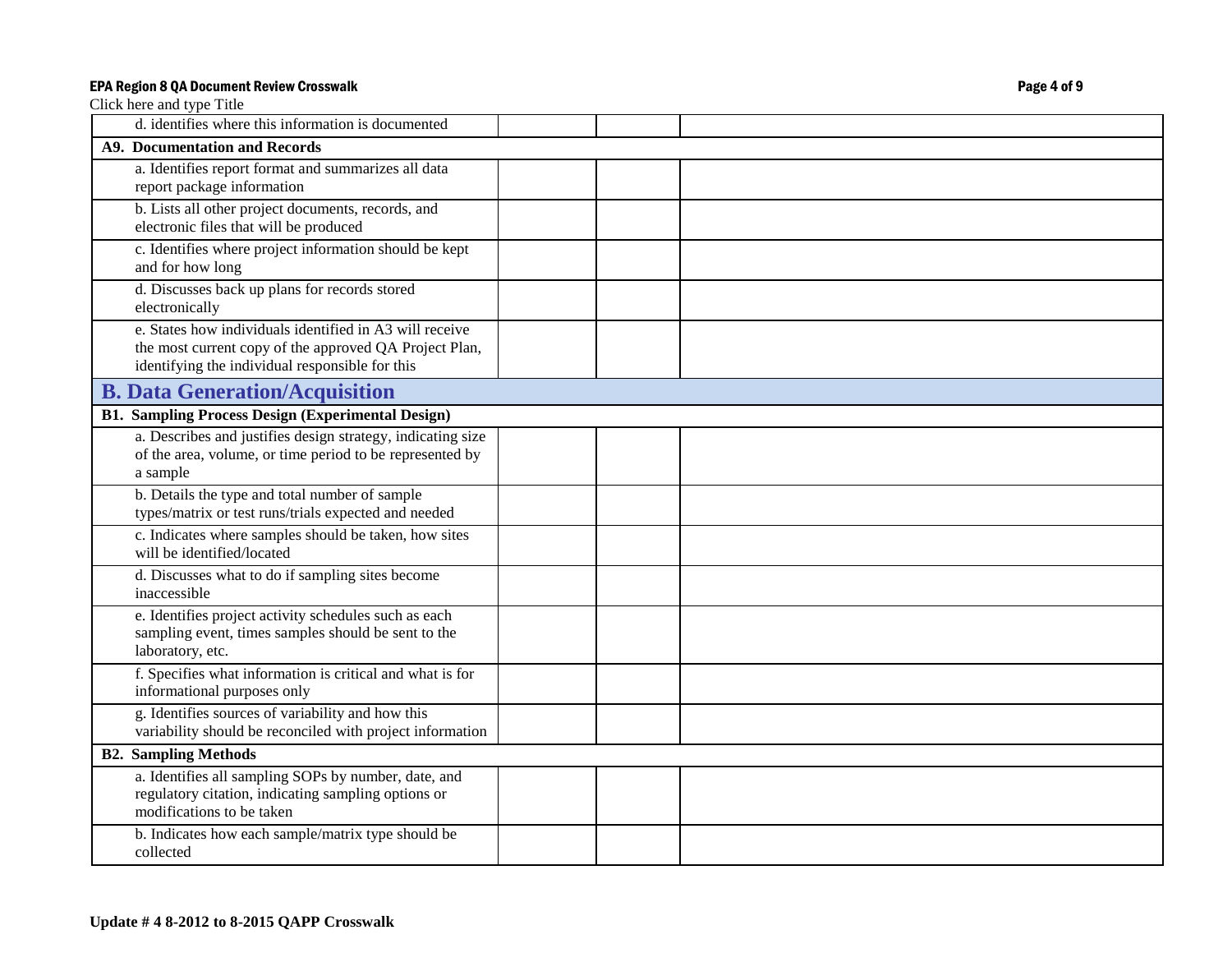| Click here and type Title                                                                                                                                                                                              |  |
|------------------------------------------------------------------------------------------------------------------------------------------------------------------------------------------------------------------------|--|
| c. If in situ monitoring, indicates how instruments<br>should be deployed and operated to avoid contamination<br>and ensure maintenance of proper data                                                                 |  |
| d. If continuous monitoring, indicates averaging time<br>and how instruments should store and maintain raw<br>data, or data averages                                                                                   |  |
| e. Indicates how samples are to be homogenized,<br>composited, split, or filtered, if needed                                                                                                                           |  |
| f. Indicates what sample containers and sample volumes<br>should be used                                                                                                                                               |  |
| g. Identifies whether samples should be preserved and<br>indicates methods that should be followed                                                                                                                     |  |
| h. Indicates whether sampling equipment and samplers<br>should be cleaned and/or decontaminated, identifying<br>how this should be done and by-products disposed of                                                    |  |
| i. Identifies any equipment and support facilities needed                                                                                                                                                              |  |
| j. Addresses actions to be taken when problems occur,<br>identifying individual(s) responsible for corrective<br>action and how this should be documented                                                              |  |
| <b>B3. Sample Handling and Custody</b>                                                                                                                                                                                 |  |
| a. States maximum holding times allowed from sample<br>collection to extraction and/or analysis for each sample<br>type and, for in-situ or continuous monitoring, the<br>maximum time before retrieval of information |  |
| b. Identifies how samples or information should be<br>physically handled, transported, and then received and<br>held in the laboratory or office (including temperature<br>upon receipt)                               |  |
| c. Indicates how sample or information handling and<br>custody information should be documented, such as in<br>field notebooks and forms, identifying individual<br>responsible                                        |  |
| d. Discusses system for identifying samples, for<br>example, numbering system, sample tags and labels, and<br>attaches forms to the plan                                                                               |  |
| e. Identifies chain-of-custody procedures and includes<br>form to track custody                                                                                                                                        |  |
| <b>B4. Analytical Methods</b>                                                                                                                                                                                          |  |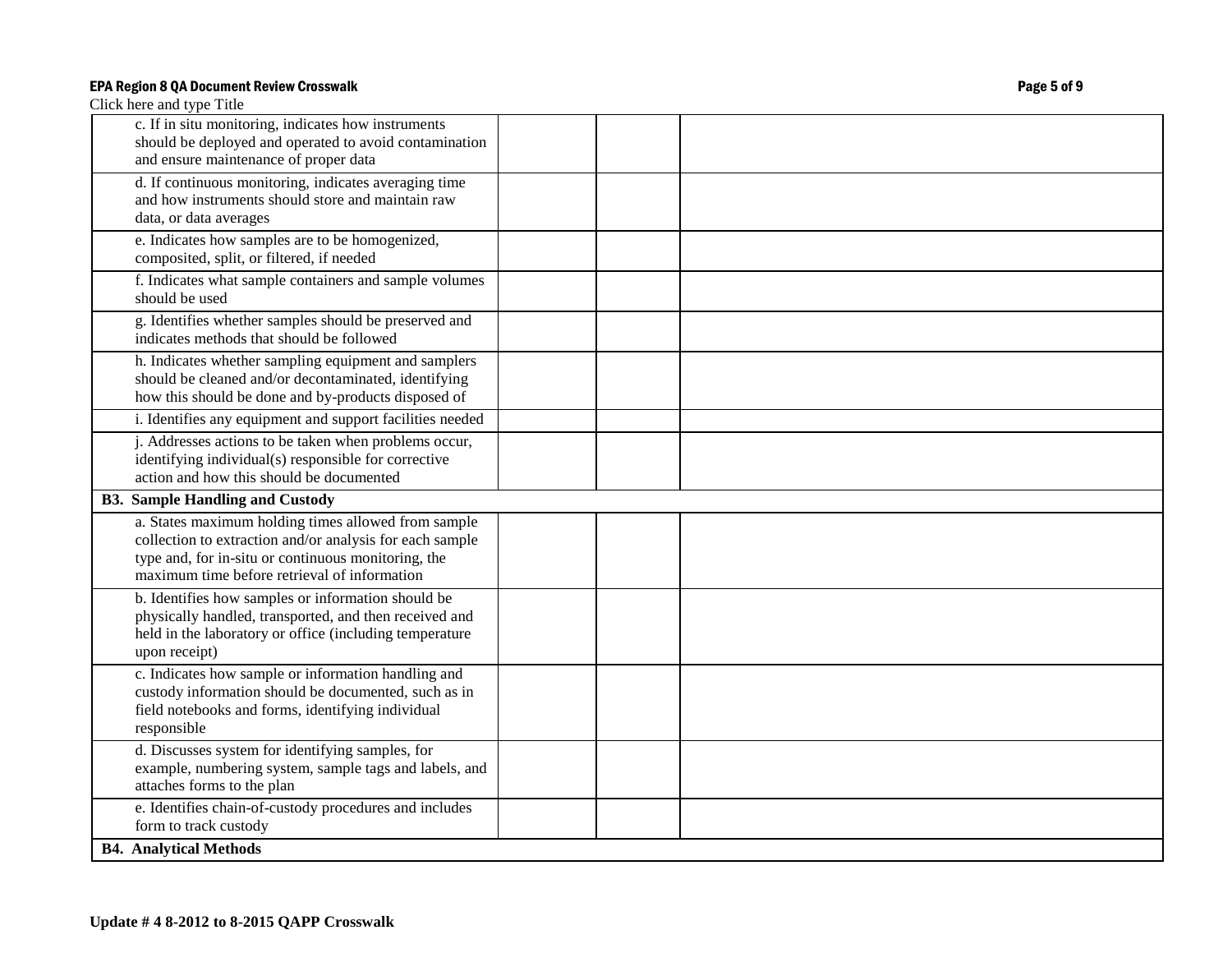| a. Identifies all analytical SOPs (field, laboratory and/or<br>office) that should be followed by number, date, and<br>regulatory citation, indicating options or modifications<br>to be taken, such as sub-sampling and extraction<br>procedures |  |
|---------------------------------------------------------------------------------------------------------------------------------------------------------------------------------------------------------------------------------------------------|--|
| b. Identifies equipment or instrumentation needed                                                                                                                                                                                                 |  |
| c. Specifies any specific method performance criteria                                                                                                                                                                                             |  |
| d. Identifies procedures to follow when failures occur,<br>identifying individual responsible for corrective action<br>and appropriate documentation                                                                                              |  |
| e. Identifies sample disposal procedures                                                                                                                                                                                                          |  |
| f. Specifies laboratory turnaround times needed                                                                                                                                                                                                   |  |
| g. Provides method validation information and SOPs for<br>nonstandard methods                                                                                                                                                                     |  |
| <b>B5. Quality Control</b>                                                                                                                                                                                                                        |  |
| a. For each type of sampling, analysis, or measurement<br>technique, identifies QC activities which should be<br>used, for example, blanks, spikes, duplicates, etc., and at<br>what frequency                                                    |  |
| b. Details what should be done when control limits are<br>exceeded, and how effectiveness of control actions will<br>be determined and documented                                                                                                 |  |
| c. Identifies procedures and formulas for calculating<br>applicable QC statistics, for example, for precision, bias,<br>outliers and missing data                                                                                                 |  |
| B6. Instrument/Equipment Testing, Inspection, and Maintenance                                                                                                                                                                                     |  |
| a. Identifies field and laboratory equipment needing<br>periodic maintenance, and the schedule for this                                                                                                                                           |  |
| b. Identifies testing criteria                                                                                                                                                                                                                    |  |
| c. Notes availability and location of spare parts                                                                                                                                                                                                 |  |
| d. Indicates procedures in place for inspecting<br>equipment before usage                                                                                                                                                                         |  |
| e. Identifies individual(s) responsible for testing,<br>inspection and maintenance                                                                                                                                                                |  |
| f. Indicates how deficiencies found should be resolved,<br>re-inspections performed, and effectiveness of<br>corrective action determined and documented                                                                                          |  |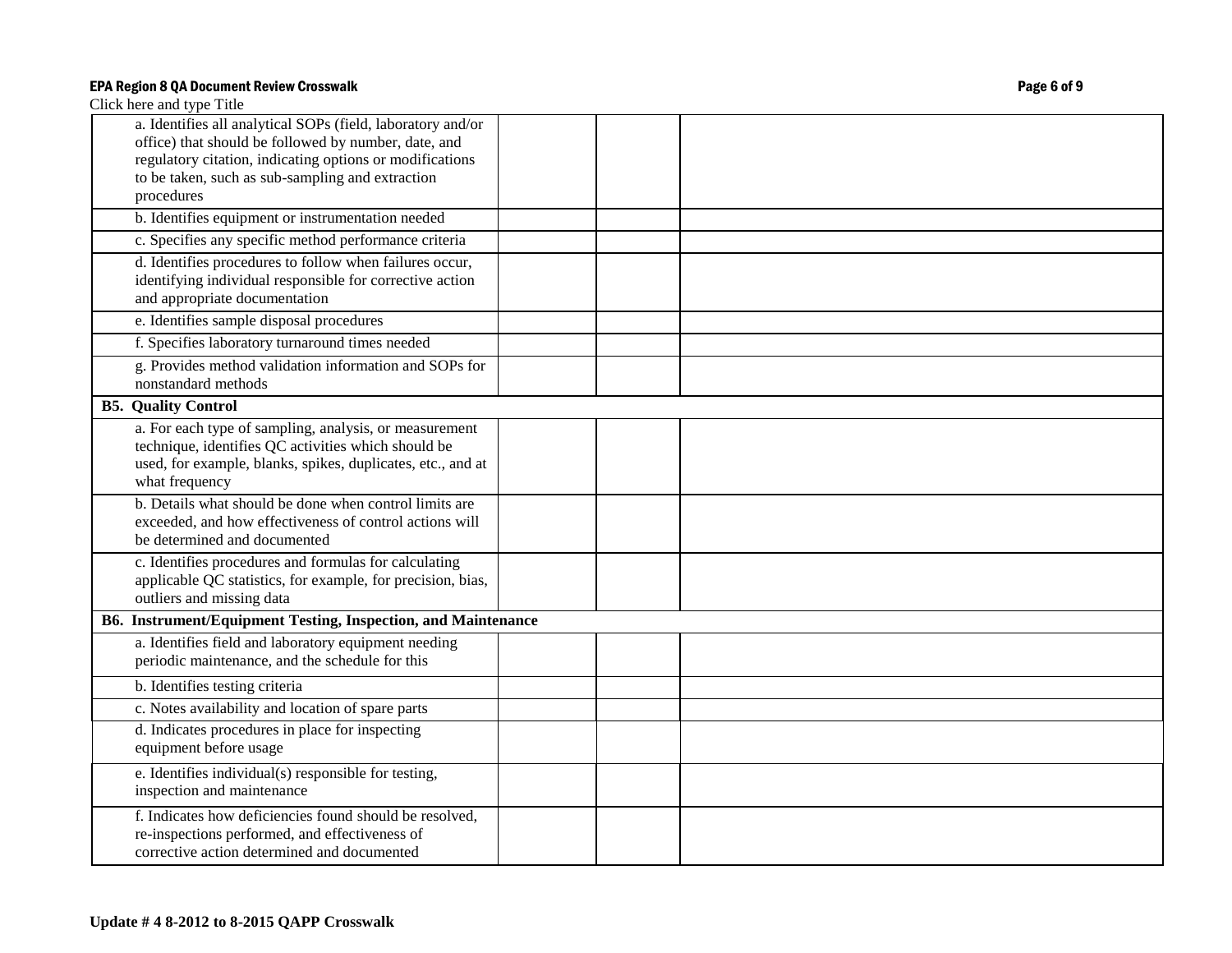| <b>B7.</b> Instrument/Equipment Calibration and Frequency                                                                                                                                         |  |
|---------------------------------------------------------------------------------------------------------------------------------------------------------------------------------------------------|--|
| a. Identifies equipment, tools, and instruments that<br>should be calibrated and the frequency for this<br>calibration                                                                            |  |
| b. Describes how calibrations should be performed and<br>documented, indicating test criteria and standards or<br>certified equipment                                                             |  |
| c. Identifies how deficiencies should be resolved and<br>documented                                                                                                                               |  |
| <b>B8.</b> Inspection/Acceptance for Supplies and Consumables                                                                                                                                     |  |
| a. Identifies critical supplies and consumables for field<br>and laboratory, noting supply source, acceptance<br>criteria, and procedures for tracking, storing and<br>retrieving these materials |  |
| b. Identifies the individual(s) responsible for this                                                                                                                                              |  |
| <b>B9.</b> Use of Existing Data (Non-direct Measurements)                                                                                                                                         |  |
| a. Identifies data sources, for example, computer<br>databases or literature files, or models that should be<br>accessed and used                                                                 |  |
| b. Describes the intended use of this information and the<br>rationale for their selection, i.e., its relevance to project                                                                        |  |
| c. Indicates the acceptance criteria for these data sources<br>and/or models                                                                                                                      |  |
| d. Identifies key resources/support facilities needed                                                                                                                                             |  |
| e. Describes how limits to validity and operating<br>conditions should be determined, for example, internal<br>checks of the program and Beta testing                                             |  |
| <b>B10. Data Management</b>                                                                                                                                                                       |  |
| a. Describes data management scheme from field to<br>final use and storage                                                                                                                        |  |
| b. Discusses standard record-keeping and tracking<br>practices, and the document control system or cites<br>other written documentation such as SOPs                                              |  |
| c. Identifies data handling equipment/procedures that<br>should be used to process, compile, analyze, and<br>transmit data reliably and accurately                                                |  |
| d. Identifies individual(s) responsible for this                                                                                                                                                  |  |
| e. Describes the process for data archival and retrieval                                                                                                                                          |  |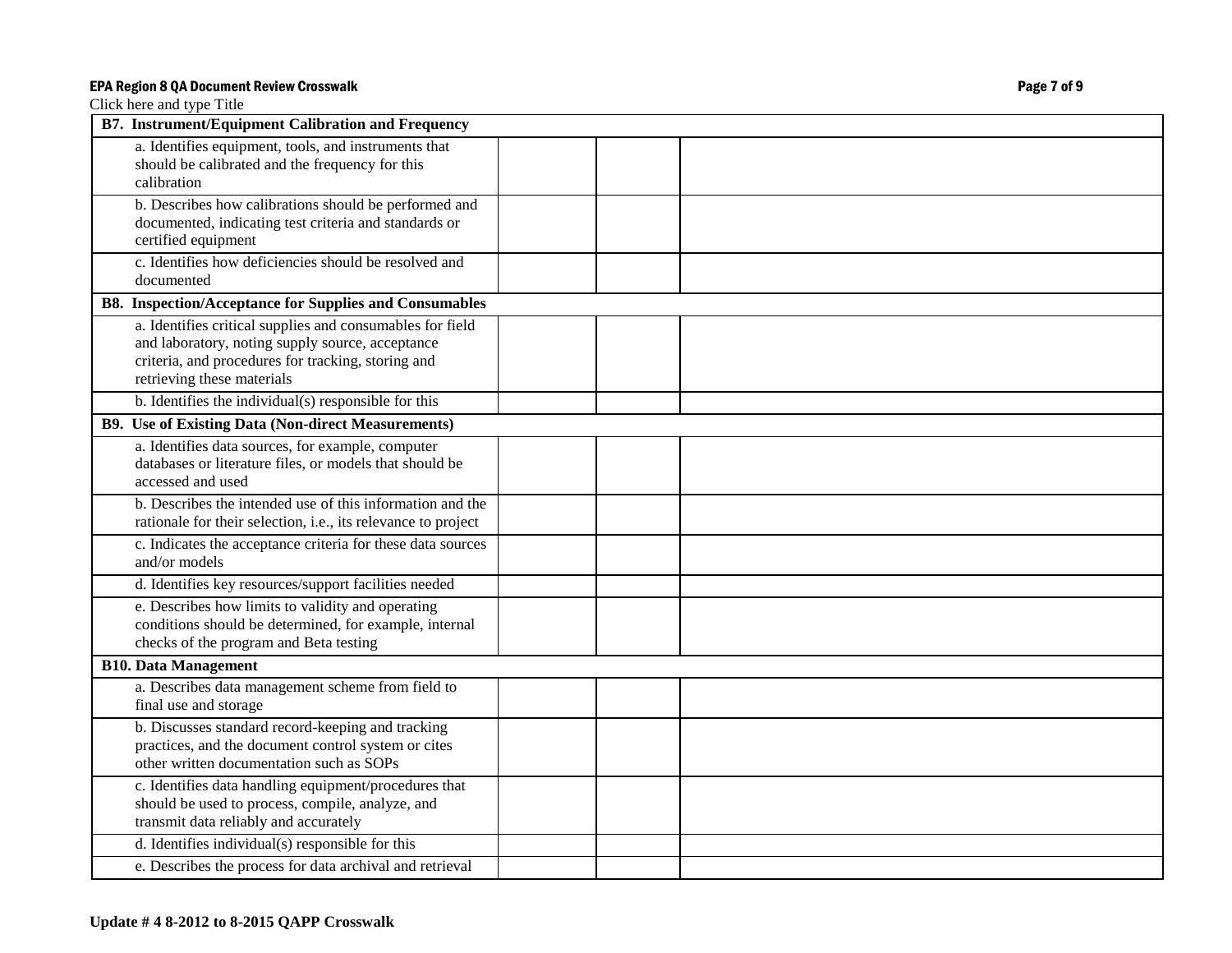| Click here and type Title                                                                                                                                                                                     |  |  |
|---------------------------------------------------------------------------------------------------------------------------------------------------------------------------------------------------------------|--|--|
| f. Describes procedures to demonstrate acceptability of<br>hardware and software configurations                                                                                                               |  |  |
| g. Attaches checklists and forms that should be used                                                                                                                                                          |  |  |
| <b>C. Assessment and Oversight</b>                                                                                                                                                                            |  |  |
| <b>C1. Assessments and Response Actions</b>                                                                                                                                                                   |  |  |
| a. Lists the number, frequency, and type of assessment<br>activities that should be conducted, with the<br>approximate dates                                                                                  |  |  |
| b. Identifies individual(s) responsible for conducting<br>assessments, indicating their authority to issue stop<br>work orders, and any other possible participants in the<br>assessment process              |  |  |
| c. Describes how and to whom assessment information<br>should be reported                                                                                                                                     |  |  |
| d. Identifies how corrective actions should be addressed<br>and by whom, and how they should be verified and<br>documented                                                                                    |  |  |
| <b>C2. Reports to Management</b>                                                                                                                                                                              |  |  |
| a. Identifies what project QA status reports are needed<br>and how frequently                                                                                                                                 |  |  |
| b. Identifies who should write these reports and who<br>should receive this information                                                                                                                       |  |  |
| <b>D. Data Validation and Usability</b>                                                                                                                                                                       |  |  |
| D1. Data Review, Verification, and Validation                                                                                                                                                                 |  |  |
| Describes criteria that should be used for accepting,<br>rejecting, or qualifying project data                                                                                                                |  |  |
| D2. Verification and Validation Methods                                                                                                                                                                       |  |  |
| a. Describes process for data verification and validation,<br>providing SOPs and indicating what data validation<br>software should be used, if any                                                           |  |  |
| b. Identifies who is responsible for verifying and<br>validating different components of the project<br>data/information, for example, chain-of-custody forms,<br>receipt logs, calibration information, etc. |  |  |
| c. Identifies issue resolution process, and method and<br>individual responsible for conveying these results to<br>data users                                                                                 |  |  |